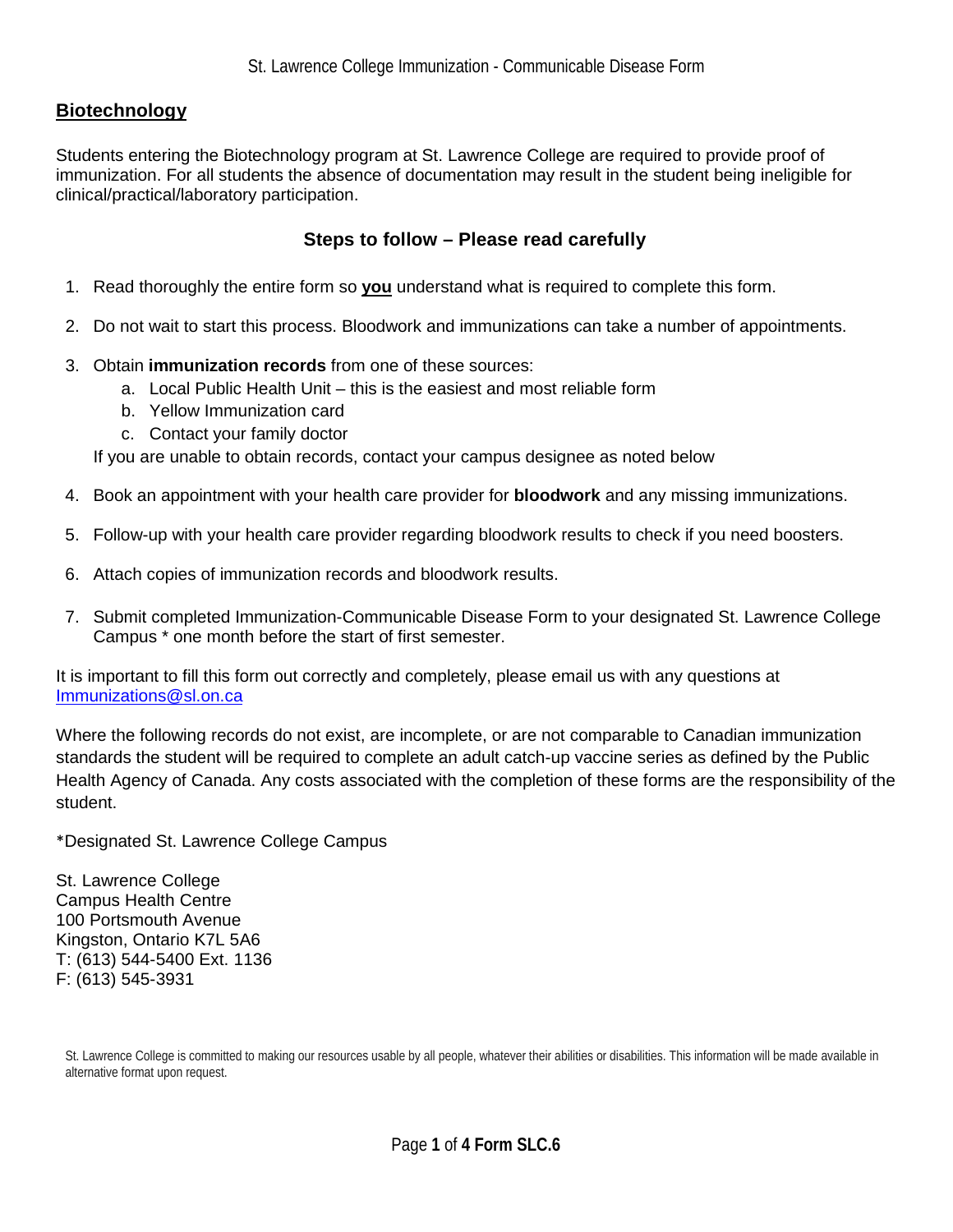## St. Lawrence College Immunization - Communicable Disease Form

| Last Name:                                                                                                                                                                                                                      | First Name:                   |           |
|---------------------------------------------------------------------------------------------------------------------------------------------------------------------------------------------------------------------------------|-------------------------------|-----------|
| Date of Birth (m/d/y):                                                                                                                                                                                                          | Health Card Number:           |           |
| Local Address:<br>Apt and Street                                                                                                                                                                                                | City:                         | Province: |
| Postal Code:                                                                                                                                                                                                                    | Cell Phone #:                 |           |
| Program:                                                                                                                                                                                                                        | <b>Student Number:</b>        |           |
| <b>Student Consent for Release of Information</b>                                                                                                                                                                               |                               |           |
| I understand and agree that my immunization record will be recorded in the Campus Health Centre Electronic Medical<br>Records system and only accessible to Campus Health Centre Personnel.                                     |                               |           |
|                                                                                                                                                                                                                                 |                               |           |
| Measles, Mumps, Rubella Vaccine (MMR)                                                                                                                                                                                           |                               |           |
| Documentation of 2 MMR is required. If one vaccine was measles only, an MMR booster is required.                                                                                                                                |                               |           |
| If no records available, blood work to determine immunity to measles, mumps, and rubella is required.<br>Copy of records attached (Mandatory) $\Box$ Dose #1 Date (m/d/y): ____________ Dose #2 Date (m/d/y): ___________<br>1. |                               |           |
| <b>OR</b>                                                                                                                                                                                                                       |                               |           |
| Copy of lab results attached (Mandatory) $\Box$ Date drawn: _____________<br>2.<br>Results:<br>Measles: $\Box$ Reactive<br>□ Non-Reactive or Indeterminate                                                                      |                               |           |
| Mumps: $\Box$ Reactive<br>$\Box$ Non-Reactive or Indeterminate                                                                                                                                                                  |                               |           |
| Rubella: $\Box$ Reactive<br>$\Box$ Non-Reactive or Indeterminate                                                                                                                                                                |                               |           |
| If you are not immune, a booster is required: MMR Booster: Date (m/d/y):                                                                                                                                                        |                               |           |
| Varicella Vaccine                                                                                                                                                                                                               |                               |           |
| Documentation of 2 varicella vaccines are required. Those who received only one dose of varicella vaccine should be given a<br>second dose. If no records available, bloodwork to determine immunity to varicella is required.  |                               |           |
| 1. Copy of records attached (Mandatory) $\Box$ Dose #1 Date (m/d/y): ______________ Dose #2 Date (m/d/y): ___________<br><b>OR</b><br>Copy of lab results attached (Mandatory) $\Box$<br>2.                                     | Date drawn: _________________ |           |
| Results: $\Box$ Reactive<br>□ Non-Reactive or Indeterminate                                                                                                                                                                     |                               |           |
| If you are not immune, 2 doses are required: Dose #1 Date (m/d/y): _______________________ Dose #2 Date (m/d/y): ______________________                                                                                         |                               |           |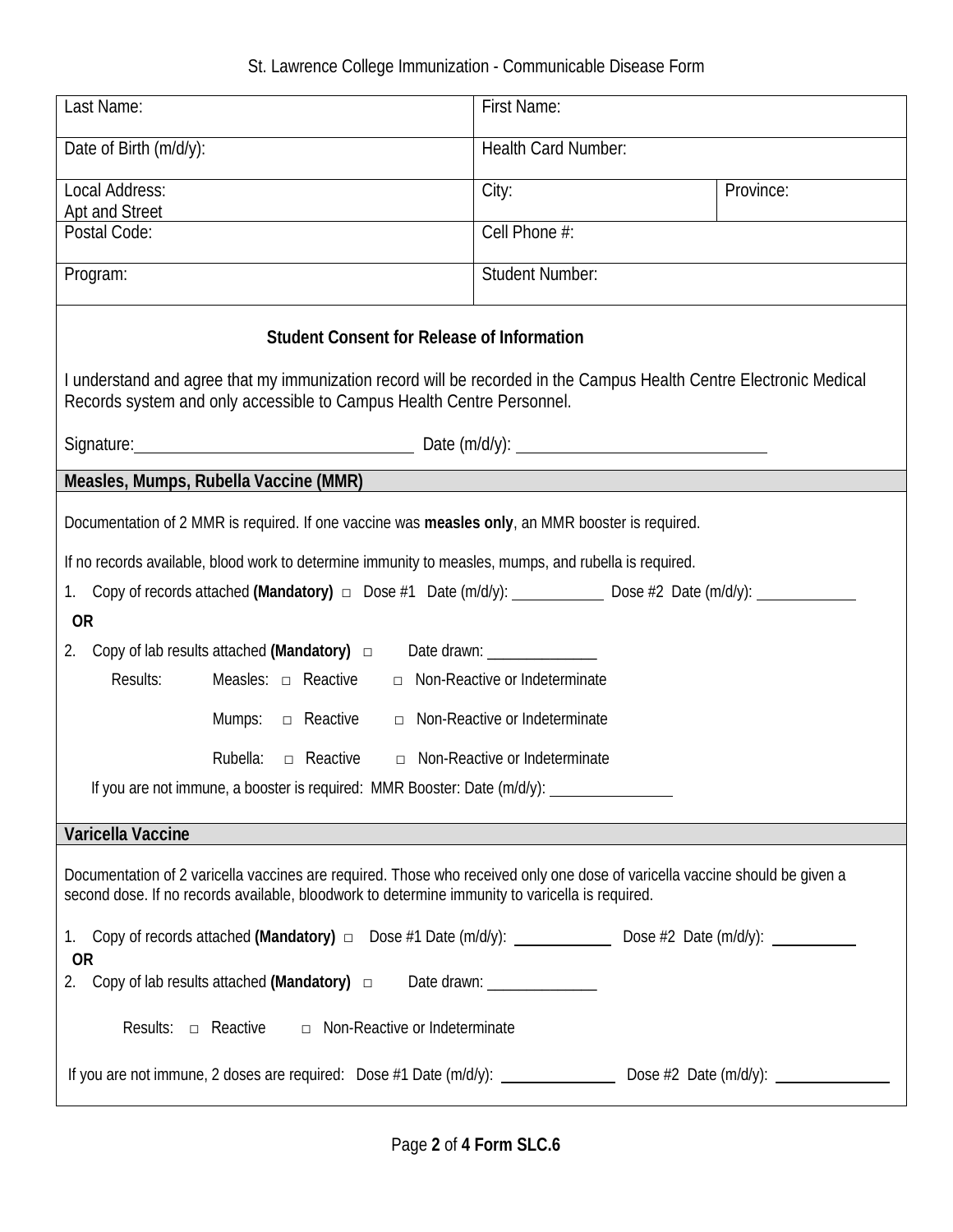| <b>Polio Vaccine</b>                                                                                                                                                                                                |  |  |
|---------------------------------------------------------------------------------------------------------------------------------------------------------------------------------------------------------------------|--|--|
| Documented proof of a primary series is required OR an adult catch-up series is required.<br>Polio vaccine series consists of 4 or 5 doses, it is required you have received 1 dose of polio (IPV) over 4 years old |  |  |
| Do you have documented proof of completed primary series?<br>1.                                                                                                                                                     |  |  |
| $\Box$ YES $\Box$ COPY OF RECORD ATTACHED (MANDATORY)<br>If no records of any vaccines, an adult primary series is required (see section below)<br>$\Box$ NO<br>or                                                  |  |  |
|                                                                                                                                                                                                                     |  |  |
|                                                                                                                                                                                                                     |  |  |
| Dose #3: Date (m/d/y): __________________________________ (6 months)                                                                                                                                                |  |  |
|                                                                                                                                                                                                                     |  |  |
|                                                                                                                                                                                                                     |  |  |
| Tetanus/Diphtheria/Pertussis Vaccine                                                                                                                                                                                |  |  |
| Documented proof of a primary series is required OR an adult catch-up series is required.                                                                                                                           |  |  |
|                                                                                                                                                                                                                     |  |  |
| A single dose of Pertussis is required for all adults.<br>1. Do you have documented proof of completed primary series?                                                                                              |  |  |
| □ COPY OF RECORD ATTACHED (MANDATORY)<br>$\Box$ YES                                                                                                                                                                 |  |  |
| If no records of any vaccines, an adult primary series is required (see below)<br>$\Box$ NO<br><b>or</b>                                                                                                            |  |  |
| 2. Last tetanus vaccine must be within the last 10 years                                                                                                                                                            |  |  |
| Date (m/d/y): ___________________________Type of vaccine given _______________________ COPY OF RECORD ATTACHED (MANDATORY)                                                                                          |  |  |
| Adult catch-up series 1st dose (Adacel or Boostrix) Date (m/d/y): _____________________                                                                                                                             |  |  |
| $2nd$ dose (Td – 2 months after 1 <sup>st</sup> visit)                                                                                                                                                              |  |  |
| $3rd$ dose (Td – 6-12 months after $2nd$ visit)                                                                                                                                                                     |  |  |
|                                                                                                                                                                                                                     |  |  |
|                                                                                                                                                                                                                     |  |  |
|                                                                                                                                                                                                                     |  |  |
|                                                                                                                                                                                                                     |  |  |
|                                                                                                                                                                                                                     |  |  |